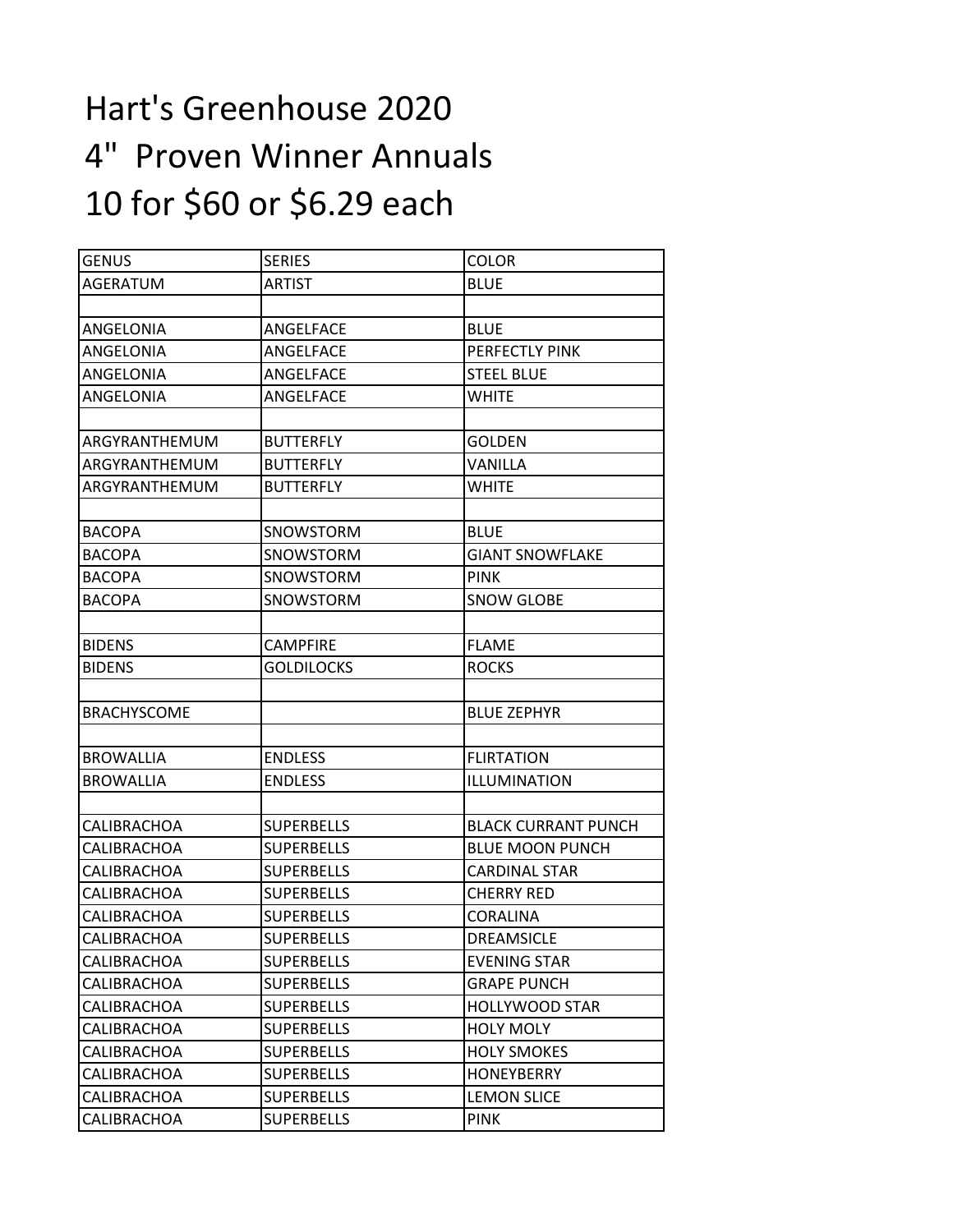| CALIBRACHOA              | <b>SUPERBELLS</b>        | <b>RED</b>              |
|--------------------------|--------------------------|-------------------------|
| CALIBRACHOA              | <b>SUPERBELLS</b>        | <b>RISING STAR</b>      |
| CALIBRACHOA              | <b>SUPERBELLS</b>        | <b>TANGERINE PUNCH</b>  |
| CALIBRACHOA              | <b>SUPERBELLS</b>        | <b>TROPICAL SUNRISE</b> |
| CALIBRACHOA              | <b>SUPERBELLS</b>        | <b>WATERMELON PUNCH</b> |
| CALIBRACHOA              | <b>SUPERBELLS</b>        | <b>WHITE</b>            |
| CALIBRACHOA              | <b>SUPERBELLS</b>        | <b>YELLOW</b>           |
| CALIBRACHOA              | <b>SUPERBELLS</b>        | YELLOW CHIFFON          |
|                          |                          |                         |
| CALIBRACHOA DOUBLE       | SUPERBELLS DOUBLE        | <b>BLUE</b>             |
| CALIBRACHOA DOUBLE       | <b>SUPERBELLS DOUBLE</b> | <b>CHIFFON</b>          |
| CALIBRACHOA DOUBLE       | <b>SUPERBELLS DOUBLE</b> | ORANGE                  |
| CALIBRACHOA DOUBLE       | <b>SUPERBELLS DOUBLE</b> | <b>ORCHID</b>           |
| CALIBRACHOA DOUBLE       | <b>SUPERBELLS DOUBLE</b> | <b>RUBY</b>             |
| CALIBRACHOA DOUBLE       | SUPERBELLS DOUBLETTE     | <b>LOVE SWEPT</b>       |
|                          |                          |                         |
| CHRYSOCEPHALUM           | <b>FLAMBE</b>            | <b>YELLOW</b>           |
|                          |                          |                         |
| <b>CLEOME</b>            | <b>SENORITA</b>          | <b>BLANCA</b>           |
| CLEOME                   | <b>SENORITA</b>          | <b>ROSALITA</b>         |
| <b>CLEOME</b>            | SENORITA PEQUENA         | <b>ROSALITA</b>         |
|                          |                          |                         |
| <b>COLEUS VEGETATIVE</b> | COLORBLAZE               | <b>ALLIGATOR TEARS</b>  |
| <b>COLEUS VEGETATIVE</b> | <b>COLORBLAZE</b>        | <b>APPLE BRANDY</b>     |
| <b>COLEUS VEGETATIVE</b> | <b>COLORBLAZE</b>        | <b>GOLDEN DREAMS</b>    |
| <b>COLEUS VEGETATIVE</b> | <b>COLORBLAZE</b>        | <b>LIME TIME</b>        |
| <b>COLEUS VEGETATIVE</b> | <b>COLORBLAZE</b>        | <b>REDICULOUS</b>       |
| <b>COLEUS VEGETATIVE</b> | <b>COLORBLAZE</b>        | SEDONA SUNSET           |
| <b>COLEUS VEGETATIVE</b> | COLORBLAZE               | <b>STRAWBERRY DROP</b>  |
| <b>COLEUS VEGETATIVE</b> | <b>COLORBLAZE</b>        | <b>TORCHLIGHT</b>       |
| <b>COLEUS VEGETATIVE</b> | COLORBLAZE               | VELVETEEN               |
| <b>COLEUS VEGETATIVE</b> | <b>COLORBLAZE WICKED</b> | нот                     |
| <b>COLEUS VEGETATIVE</b> | <b>COLORBLAZE WICKED</b> | <b>WITCH</b>            |
| <b>COLEUS VEGETATIVE</b> |                          | <b>FRECKLES</b>         |
|                          |                          |                         |
| CUPHEA                   |                          | <b>FAIRY DUST</b>       |
| <b>CUPHEA</b>            |                          | <b>FLAMENCO SAMBA</b>   |
| CUPHEA                   |                          | VERMILLIONAIRE          |
|                          |                          |                         |
| <b>DAHLIA</b>            | <b>DAHLINA GRANDE</b>    | CADENA                  |
| <b>DAHLIA</b>            | DAHLINA GRANDE           | CANCUN                  |
| <b>DAHLIA</b>            | DAHLINA GRANDE           | CASTILLO                |
| DAHLIA                   | <b>DAHLINA GRANDE</b>    | COZUMEL                 |
| DAHLIA                   | <b>DAHLINA GRANDE</b>    | <b>EMILIO</b>           |
| <b>DAHLIA</b>            | DAHLINA GRANDE           | LOPEZ                   |
| DAHLIA                   | DAHLINA GRANDE           | MERIDA                  |
| <b>DAHLIA</b>            | <b>DAHLINA GRANDE</b>    | SONORA                  |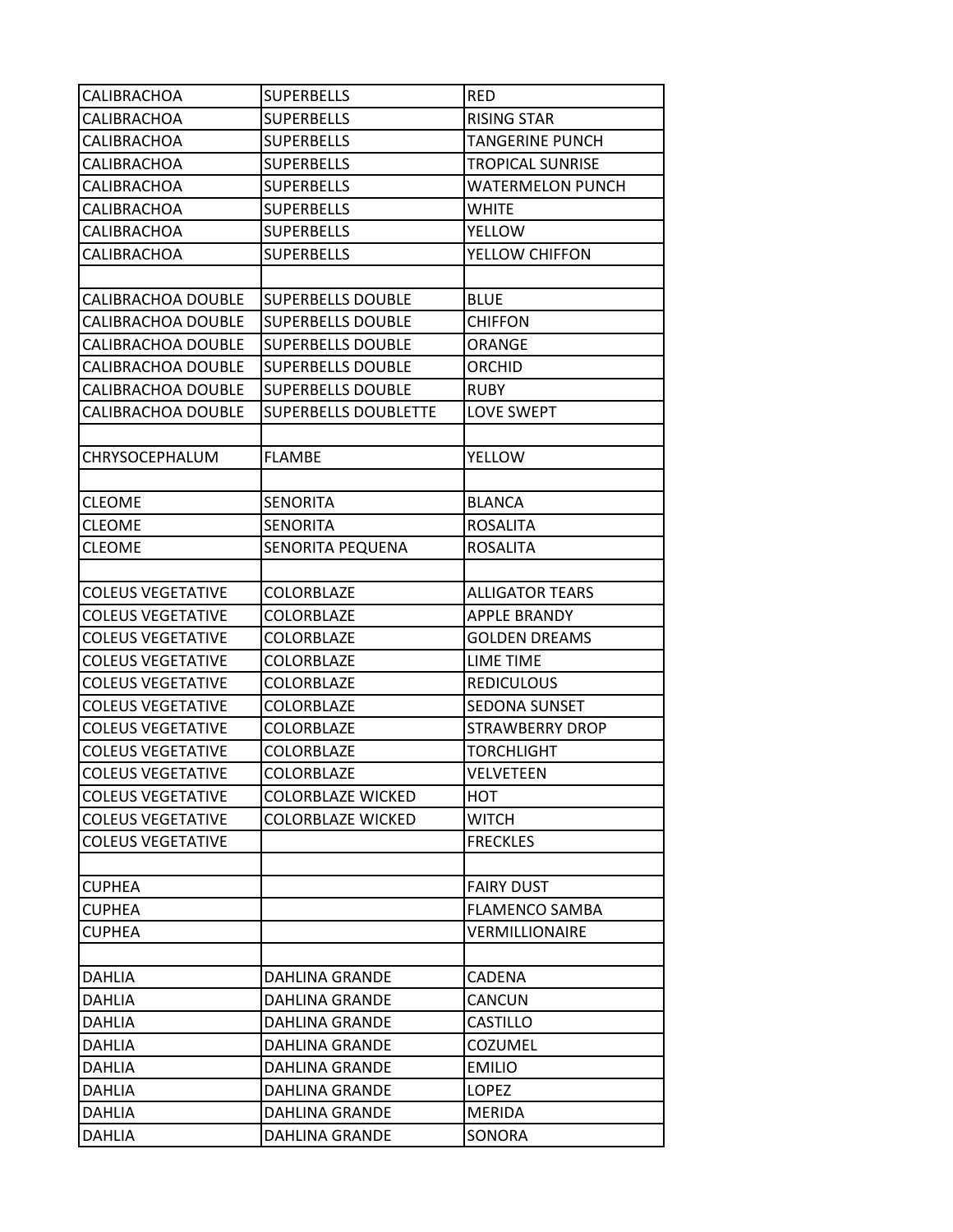| DAHLIA            | <b>DAHLINA GRANDE</b>             | <b>TEQUILA</b>       |
|-------------------|-----------------------------------|----------------------|
| <b>DAHLIA</b>     | <b>DAHLINA GRANDE</b>             | <b>TOPIA</b>         |
| <b>DAHLIA</b>     | DAHLINA MIDI                      | <b>MALAYSIA</b>      |
| <b>DAHLIA</b>     | DAHLINA MIDI                      | <b>MALTA</b>         |
| <b>DAHLIA</b>     | DAHLINA MIDI                      | <b>PINTA</b>         |
| <b>DAHLIA</b>     | DAHLINA MIDI                      | <b>SANTORINI</b>     |
|                   |                                   |                      |
| <b>EUPHORBIA</b>  |                                   | <b>DIAMOND FROST</b> |
| <b>EUPHORBIA</b>  |                                   | <b>DIAMOND SNOW</b>  |
|                   |                                   |                      |
| <b>EVOLVULUS</b>  |                                   | <b>BLUE MY MIND</b>  |
|                   |                                   |                      |
| <b>FUCHSIA</b>    | SHADOWDANCER                      | <b>BETTY</b>         |
| <b>FUCHSIA</b>    | SHADOWDANCER                      | <b>MARCIA</b>        |
| <b>FUCHSIA</b>    | SHADOWDANCER                      | <b>ROSELLA</b>       |
|                   |                                   |                      |
| <b>GOMPHRENA</b>  | TRUFFULA                          | <b>PINK</b>          |
|                   |                                   |                      |
| <b>HELIOTROPE</b> |                                   | <b>INSCENCE</b>      |
| <b>HYPOESTES</b>  | <b>HIPPO</b>                      | <b>PINK</b>          |
| <b>HYPOESTES</b>  | <b>HIPPO</b>                      | <b>RED</b>           |
| <b>HYPOESTES</b>  | <b>HIPPO</b>                      | <b>WHITE</b>         |
|                   |                                   |                      |
| <b>IPOMOEA</b>    | <b>SWEET CAROLINE</b>             | <b>KIWI GREEN</b>    |
| <b>IPOMOEA</b>    | <b>SWEET CAROLINE</b>             | <b>RED HAWK</b>      |
| <b>IPOMOEA</b>    | SWEET CAROLINE SWEET HE JET BLACK |                      |
| <b>IPOMOEA</b>    | SWEET CAROLINE SWEET HE LIME      |                      |
| <b>IPOMOEA</b>    |                                   | <b>TRICOLOR</b>      |
|                   |                                   |                      |
| <b>LANTANA</b>    | <b>LUSCIOUS</b>                   | <b>BANANARAMA</b>    |
| <b>LANTANA</b>    | <b>LUSCIOUS</b>                   | <b>BERRY BLEND</b>   |
| <b>LANTANA</b>    | <b>LUSCIOUS</b>                   | <b>CITRUS BLEND</b>  |
| LANTANA           | <b>LUSCIOUS</b>                   | <b>MARMALADE</b>     |
| LANTANA           | <b>LUSCIOUS</b>                   | PINKBERRY BLEND      |
| LANTANA           | <b>LUSCIOUS ROYALE</b>            | <b>COSMO</b>         |
|                   |                                   |                      |
| <b>LOBELIA</b>    | LAGUNA                            | DARK BLUE            |
| <b>LOBELIA</b>    | LAGUNA                            | <b>SKY BLUE</b>      |
| <b>LOBELIA</b>    | LAGUNA                            | <b>ULTRA VIOLET</b>  |
| <b>LOBELIA</b>    | LAGUNA                            | <b>WHITE</b>         |
|                   |                                   |                      |
| <b>LOBULARIA</b>  |                                   | <b>DARK KNIGHT</b>   |
| <b>LOBULARIA</b>  |                                   | WHITE KNIGHT         |
|                   |                                   |                      |
| MECARDONIA        |                                   | <b>GOLD DUST</b>     |
|                   |                                   |                      |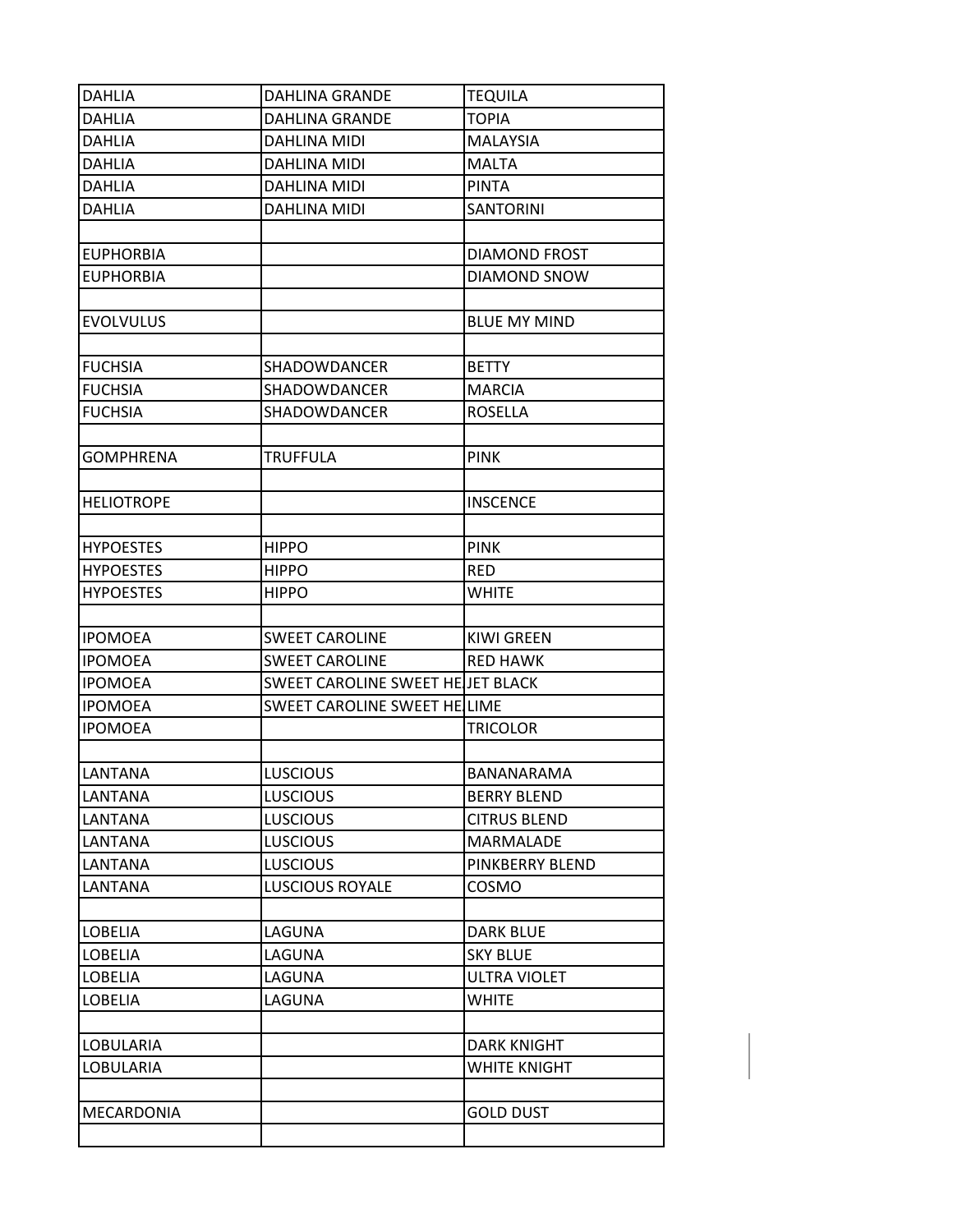| <b>NEMESIA</b>          | AROMANCE                   | <b>PINK</b>           |
|-------------------------|----------------------------|-----------------------|
| <b>NEMESIA</b>          | <b>SUNSATIA</b>            | <b>BLOOD ORANGE</b>   |
| <b>NEMESIA</b>          | <b>SUNSATIA</b>            | <b>COCONUT</b>        |
| <b>NEMESIA</b>          | <b>SUNSATIA</b>            | <b>CRANBERRY</b>      |
| NEMESIA                 | <b>SUNSATIA</b>            | <b>LEMON</b>          |
| <b>NEMESIA</b>          |                            | <b>BLUEBIRD</b>       |
|                         |                            |                       |
| <b>ORNAMENTAL GRASS</b> | <b>ACORUS</b>              | <b>OGON</b>           |
| <b>ORNAMENTAL GRASS</b> | <b>CAREX</b>               | <b>TOFFEE TWIST</b>   |
| ORNAMENTAL GRASS        | <b>CYPERUS</b>             | <b>BABY TUT</b>       |
|                         |                            |                       |
| OSTEOSPERMUM            | <b>BRIGHT LIGHTS</b>       | <b>BERRY ROSE</b>     |
| OSTEOSPERMUM            | <b>BRIGHT LIGHTS</b>       | <b>PINK</b>           |
| OSTEOSPERMUM            | <b>BRIGHT LIGHTS</b>       | <b>PURPLE</b>         |
| OSTEOSPERMUM            | <b>BRIGHT LIGHTS</b>       | <b>WHITE</b>          |
| OSTEOSPERMUM            | <b>BRIGHT LIGHTS</b>       | <b>YELLOW</b>         |
|                         |                            |                       |
| <b>OXALIS</b>           | <b>CHARMED</b>             | <b>WINE</b>           |
|                         |                            |                       |
| PETUNIA VEGETATIVE      | <b>SUPERTUNIA</b>          | <b>BERMUDA BEACH</b>  |
| PETUNIA VEGETATIVE      | <b>SUPERTUNIA</b>          | <b>BLACK CHERRY</b>   |
| PETUNIA VEGETATIVE      | <b>SUPERTUNIA</b>          | <b>BLUE SKIES</b>     |
| PETUNIA VEGETATIVE      | <b>SUPERTUNIA</b>          | <b>BORDEAUX</b>       |
| PETUNIA VEGETATIVE      | <b>SUPERTUNIA</b>          | <b>HONEY</b>          |
| PETUNIA VEGETATIVE      | <b>SUPERTUNIA</b>          | LATTE                 |
| PETUNIA VEGETATIVE      | <b>SUPERTUNIA</b>          | <b>LIMONCELLO</b>     |
| PETUNIA VEGETATIVE      | <b>SUPERTUNIA</b>          | LOVIE DOVIE           |
| PETUNIA VEGETATIVE      | <b>SUPERTUNIA</b>          | PICASSO IN PURPLE     |
| PETUNIA VEGETATIVE      | <b>SUPERTUNIA</b>          | <b>PRISCILLA</b>      |
| PETUNIA VEGETATIVE      | <b>SUPERTUNIA</b>          | <b>RASPBERRY RUSH</b> |
| PETUNIA VEGETATIVE      | <b>SUPERTUNIA</b>          | <b>REALLY RED</b>     |
| PETUNIA VEGETATIVE      | <b>SUPERTUNIA</b>          | ROYAL MAGENTA         |
| PETUNIA VEGETATIVE      | <b>SUPERTUNIA</b>          | ROYAL VELVET          |
| PETUNIA VEGETATIVE      | <b>SUPERTUNIA</b>          | SHARON                |
| PETUNIA VEGETATIVE      | <b>SUPERTUNIA</b>          | <b>WHITE</b>          |
| PETUNIA VEGETATIVE      | SUPERTUNIA CHARM           | <b>MULBERRY</b>       |
| PETUNIA VEGETATIVE      | SUPERTUNIA MINI VISTA      | <b>INDIGO</b>         |
| PETUNIA VEGETATIVE      | SUPERTUNIA MINI VISTA      | PINK STAR             |
| PETUNIA VEGETATIVE      | SUPERTUNIA MINI VISTA      | <b>VIOLET STAR</b>    |
| PETUNIA VEGETATIVE      | <b>SUPERTUNIA TRAILING</b> | <b>BLUE VEIN</b>      |
| PETUNIA VEGETATIVE      | SUPERTUNIA TRAILING        | STRAWBERRY            |
| PETUNIA VEGETATIVE      | SUPERTUNIA VISTA           | <b>BUBBLEGUM</b>      |
| PETUNIA VEGETATIVE      | SUPERTUNIA VISTA           | <b>FUCHSIA</b>        |
| PETUNIA VEGETATIVE      | SUPERTUNIA VISTA           | PARADISE              |
| PETUNIA VEGETATIVE      | SUPERTUNIA VISTA           | SILVERBERRY           |
| PETUNIA VEGETATIVE      | SUPERTUNIA VISTA           | <b>SNOWDRIFT</b>      |
| PETUNIA VEGETATIVE      | <b>SURFINIA</b>            | <b>HEAVENLY BLUE</b>  |